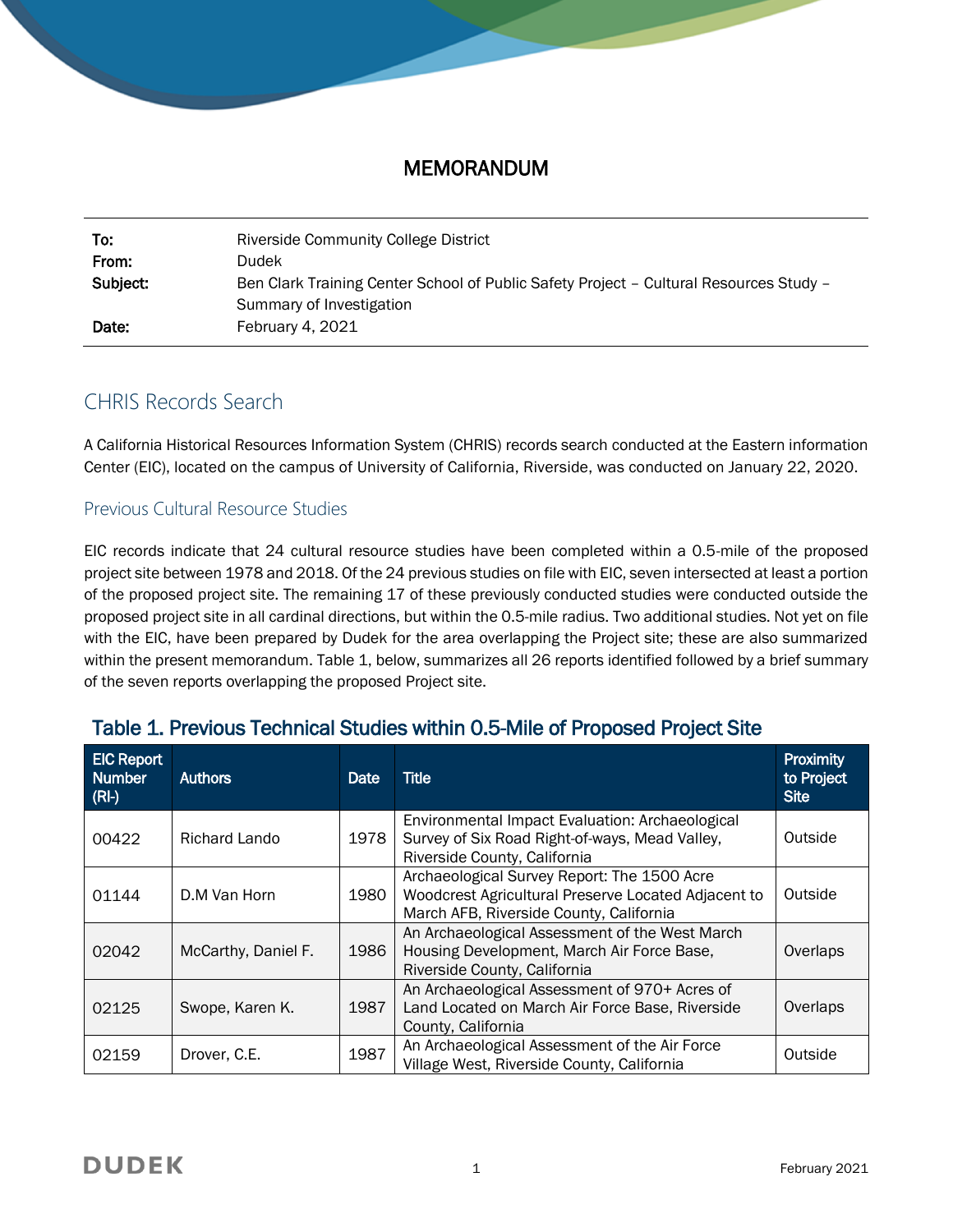# Table 1. Previous Technical Studies within 0.5-Mile of Proposed Project Site

| <b>EIC Report</b><br><b>Number</b><br>$(RI-)$ | <b>Authors</b>                                               | Date | <b>Title</b>                                                                                                                                                                                                              | <b>Proximity</b><br>to Project<br><b>Site</b> |
|-----------------------------------------------|--------------------------------------------------------------|------|---------------------------------------------------------------------------------------------------------------------------------------------------------------------------------------------------------------------------|-----------------------------------------------|
| 02293                                         | Drover, C.E.                                                 | 1988 | An Archaeological Assessment of the Proposed<br>Barton Street Pipeline and Access Road Near Glen<br>Valley, California                                                                                                    | Outside                                       |
| 02653                                         | De Munck, Victor C.                                          | 1989 | A Cultural Resource Assessment of 375 Acres of<br>Land Located in the Indio Area of Riverside,<br>California.                                                                                                             | Outside                                       |
| 03465                                         | Drover, Christopher                                          | 1992 | A Cultural Resources Assessment of the 800-Acre<br>Alta Cresta Ranch Specific Plan, Riverside East -<br>Steele Peak USGS Quads, Woodcrest CA                                                                              | Outside                                       |
| 03510                                         | McDonald, Meg and<br>Barb Giacomini                          | 1996 | An Intensive Survey of Approximately 2,500 Acres of<br>March Air Force Base, Riverside County, California                                                                                                                 | Adjacent                                      |
| 04996                                         | McKenna et al.                                               | 2001 | <b>Cultural Resources Review of Previous Studies at</b><br>the Ben Clark Public Safety Training Center at March<br>Air Force Base, Riverside County, California.                                                          | Overlaps                                      |
| 05179                                         | LSA Associates, Inc.                                         | 2003 | Cultural Resource Assessment, Beazer Homes Tract<br>30756, Riverside County, California                                                                                                                                   | Outside                                       |
| 05458                                         | Mason, Roger D.                                              | 2005 | Phase I Archaeological Survey Report for the Sawada<br>Parcel (APN 266-160-006), Riverside County, CA                                                                                                                     | Outside                                       |
| 05994                                         | Dahdul, Mariam,<br>Daniel Ballester, and<br>Josh Smallwood   | 2003 | Archaeological Testing at Sites CA-RIV-4736/H. Alta<br>Cresta Specific Plan, Tentative Tract Map NO.S<br>31237, 31238, 31360 TO 31362, Near the City of<br>Riverside, Riverside County                                    | Outside                                       |
| 06276                                         | Mason, Rodger, D.                                            | 2005 | Phase I Archaeological Survey Report for the Geiser<br>Parcel (APN 266-160-008) Riverside County,<br>California                                                                                                           | Outside                                       |
| 06718                                         | Jordan, Stacey C.                                            | 2007 | Archaeological Survey Report for Southern California<br>Edison Company: March JPA Village West Projects,<br>March Air Force Base, Riverside County, California<br>(WO #6477-2000, AI #P2206; WO #6077-7947, AI<br>#K7992) | Outside                                       |
| 07068                                         | Stacey C. Jordan,<br>Ph.D., RPA                              | 2007 | Archaeological Survey Report for Southern California<br>Edison Company New Underground System Project<br>on March Air Force Base Riverside County, California                                                             | Outside                                       |
| 07332                                         | Bonner, Wayne H.<br>and Marnie Aislin-Kay                    | 2006 | Report Letter: Cultural Resource Records Search<br>and Site Visit Results for T-Mobile<br>Telecommunications Facility Candidate IE04728A<br>(MBM Farm), 20197 Nandina Avenue, Perris,<br>Riverside County, California.    | Outside                                       |
| 08272                                         | <b>William Manely</b><br><b>Consulting and Earth</b><br>Tech | 1995 | Historic Building Inventory and Evaluation, March Air<br>Force Base, Riverside County, California                                                                                                                         | Overlaps                                      |
| 09362                                         | Michael Hogan                                                | 2015 | Archaeological Monitoring Program March Joint<br>Powers Authority Project Near March Air Reserve<br>Base, Riverside County, California CRM TECH<br>Contract No. 2833                                                      | Outside                                       |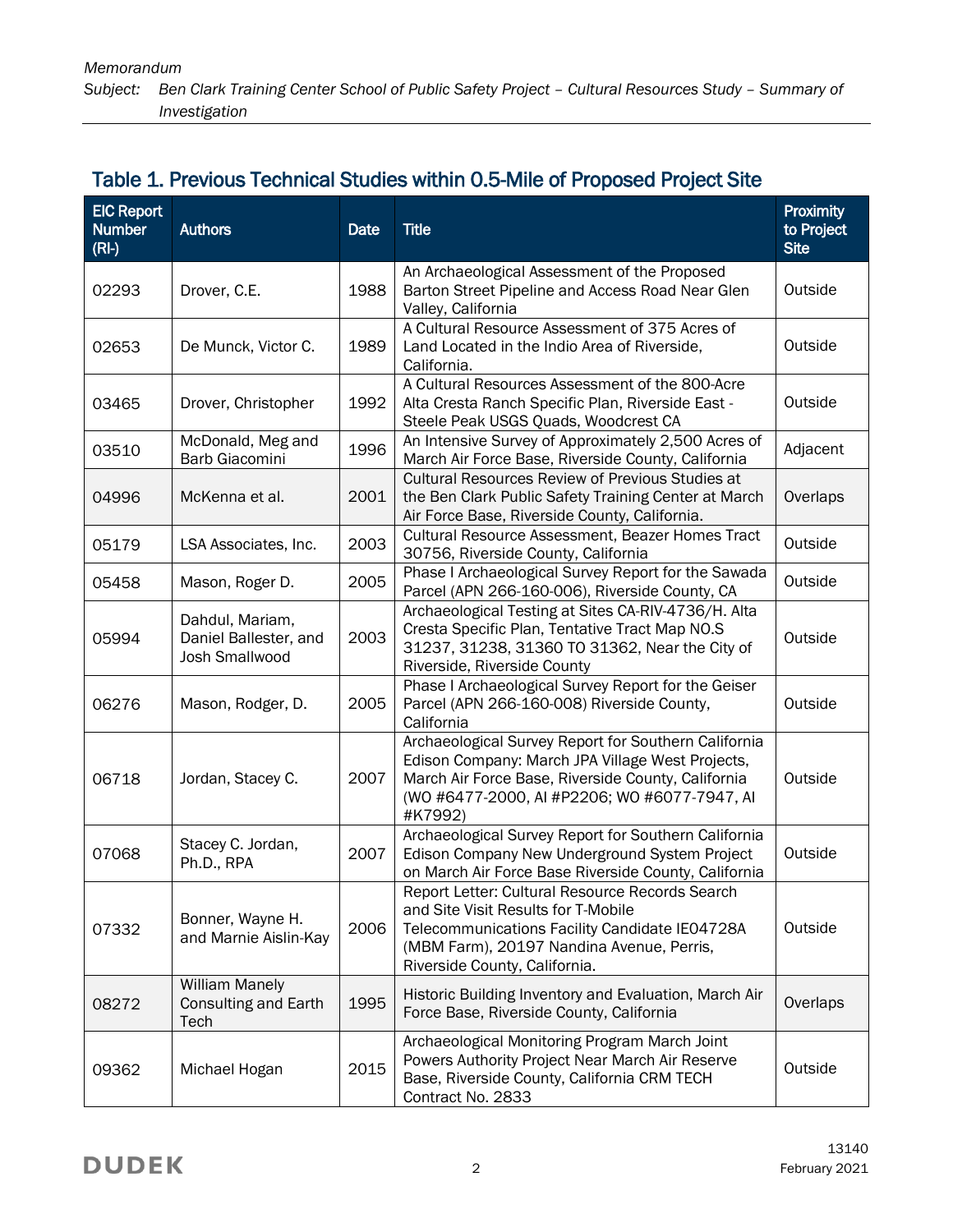### Table 1. Previous Technical Studies within 0.5-Mile of Proposed Project Site

| <b>EIC Report</b><br><b>Number</b><br>$(RI-)$ | <b>Authors</b>                                                                   | Date | <b>Title</b>                                                                                                                                                                                              | Proximity<br>to Project<br><b>Site</b> |
|-----------------------------------------------|----------------------------------------------------------------------------------|------|-----------------------------------------------------------------------------------------------------------------------------------------------------------------------------------------------------------|----------------------------------------|
| 09971                                         | Adella B. Schroth                                                                | 1998 | Review of Traditional Cultural Properties and<br>Ethnography of the March Joint Powers Authority<br><b>Planning Area</b>                                                                                  | Overlaps                               |
| 10093                                         | Urban Future, Inc.                                                               | 1996 | Environmental Impact Report for the March Air Force<br><b>Base Redevelopment Project</b>                                                                                                                  | Overlaps                               |
| 10144                                         | Robert D Niehaus Inc                                                             | 1988 | Photographic Record of the Remains of Camp Haan<br>on the Western Portion of March Air Force Base,<br>Riverside, California                                                                               | Overlaps                               |
| 01036                                         | Christopher E. Drover                                                            | 1980 | Environmental Impact Evaluation: Archaeological<br>Assessment of Proposed Rock Quarrying Area of<br>Pacific Industrial Properties Near Home Gardens,<br>California                                        | Outside                                |
| 10307                                         | Bai "Tom" Tang                                                                   | 2018 | Historical/ Archaeological Resources Survey Addition<br>to South Campus (Balance of Lot 41), Meridian<br>Business Park Near the City of Riverside, Riverside<br>County, California CRM TECH Contract 3349 | Outside                                |
|                                               | Dotter, Kara                                                                     | 2017 | HABS Written Documentation for Camp Haan,<br>Riverside County, California, Ben Clark Training<br>Center. Prepared for County of Riverside Economic<br>Development Agency.                                 | Overlaps                               |
|                                               | Giacinto, Adam, Ross<br>Owen, Jessica<br>Colston, Ted Roberts,<br>and Micah Hale | 2020 | Cultural Resources Inventory Report for the BCTC<br>Hazardous Fuel Reduction Project, Riverside County,<br>California. Prepared for, and on file with, Riverside<br>County Fire and CAL FIRE.             | Overlaps                               |

### Report No. RI-2042

*An Archaeological Assessment of the West March Housing Development, March Airforce Base, Riverside County, California* (McCarthy 1986), documents the results of an archaeological resource study consisting of pedestrian survey and archival record search. The study area overlaps the eastern half of the proposed Project site. Six previously unrecorded prehistoric archaeological resources were identified during the course of this study; none of which intersect the current proposed Project site.

### Report No. RI-2125

*An Archaeological Assessment of 970+/- Acres of Land Located on March Air Force Base, Riverside County, California* (Swope 1987), documents the results of an archaeological investigation conducted on behalf of the US Air Force to determine effects on cultural resources in a proposed area of housing development. The study consists of a pedestrian survey. The survey area overlaps the majority of the proposed Project site. Swope identified 19 archaeological sites within the area of study, only one of which intersects the proposed project site [CA-RIV-3285H]. The site is described as various foundations and tent platform remnants of Camp Haan. Swope explains it is unlikely the current remnants of the site can provide significant archaeological or architectural information; however, Swope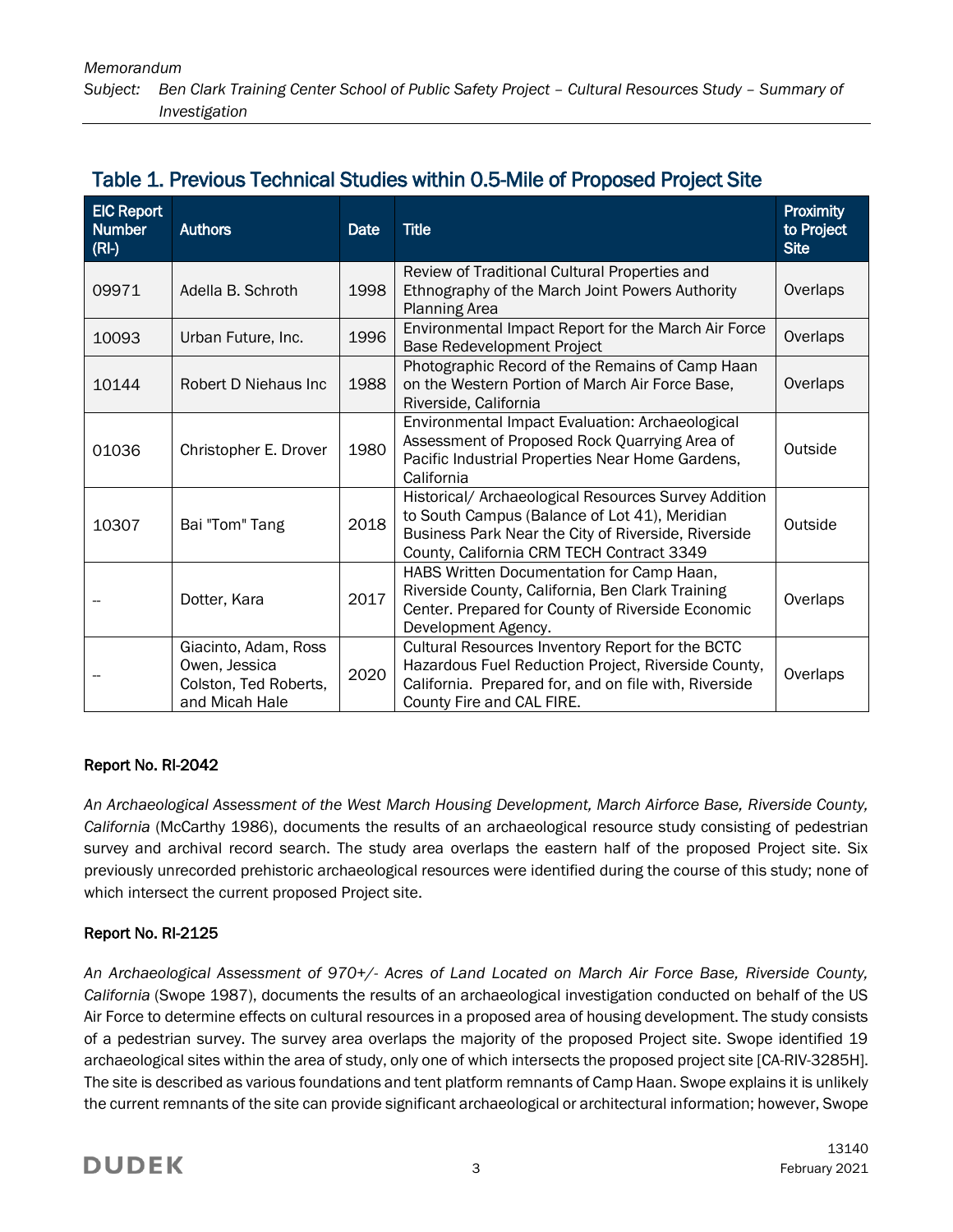states that the information associated with Camp Haan provides important information into the WWII period. Swope recommended that a formal historic document search of all available records be conducted before any additional demolition or removal of Camp Haan structures as a means to reveal any information associated with prisoner of war activities in the United States and further inform on the history of the WWII period. It is noted that CA-RIV-3285H may be eligible for the NRHP, although no further documentation or nomination forms are included. No new archaeological resources were identified during the course of this study. A portion of the historic-period resource, P-33-003285/CA-RIV-3285H, was identified within the current proposed Project site.

### Report No. RI-4996

*Cultural Resources Review of Previous Studies at the Ben Clark Public Safety Training Center at March Air Force Base, Riverside County, California* (McKenna et al. 2001), documents the review and analysis of previously conducted cultural studies. The study area overlaps the entirety of the proposed Project site. McKenna et al. cites a 1987 study conducted by Swope and Neiditch, claiming CA-RIV-3285H was deemed not eligible for the NRHP according to SHPO. McKenna et al. concludes that there are no significant cultural resources within the study location, and therefore within the proposed project site. Construction monitoring was recommended for initial ground disturbing activities. No new archaeological resources were identified during the course of this study.

### Report No. RI-8272

*Historic Building Inventory and Evaluation, March Air Force Base, Riverside County, California* (William Manley Consulting and Earth Tech 1995), documents the results of archival research, pedestrian survey, and evaluation of historic buildings on behalf of US Department of the Air Force. The study area overlaps the entirety of the proposed Project site and did not identify any cultural resources within the current proposed Project site.

### Report No. RI-9971

*Review of Traditional Cultural Properties and Ethnography of the March Joint Powers Authority Planning Area*  (Schroth 1998), documents the results of a literature review conducted to determine if cultural resources would be impacted if various cities within Riverside were to be re-zoned. The study area encompasses the entirety of the proposed Project site. Various bedrock milling sites are identified throughout the subject project site, none of which are considered culturally significant and do not intersect the proposed Project site. No new archaeological resources were identified during the course of this study within the current proposed Project site.

### Report No. RI-10093

*Environmental Impact Report for the march Air Force Base Development Project* (Urban Futures, Inc. 1996), documents the results of an environmental impact report prepared on behalf of March Joint Powers Redevelopment Agency to determine environmental impacts on a proposed multifaceted development plan. The study area encompasses the entirety of the proposed project site. It is concluded that due to current level of development in the area, potential impact to archaeological resources are anticipated to be insignificant. No new archaeological resources were identified during the course of this study.

### Report No. RI-10144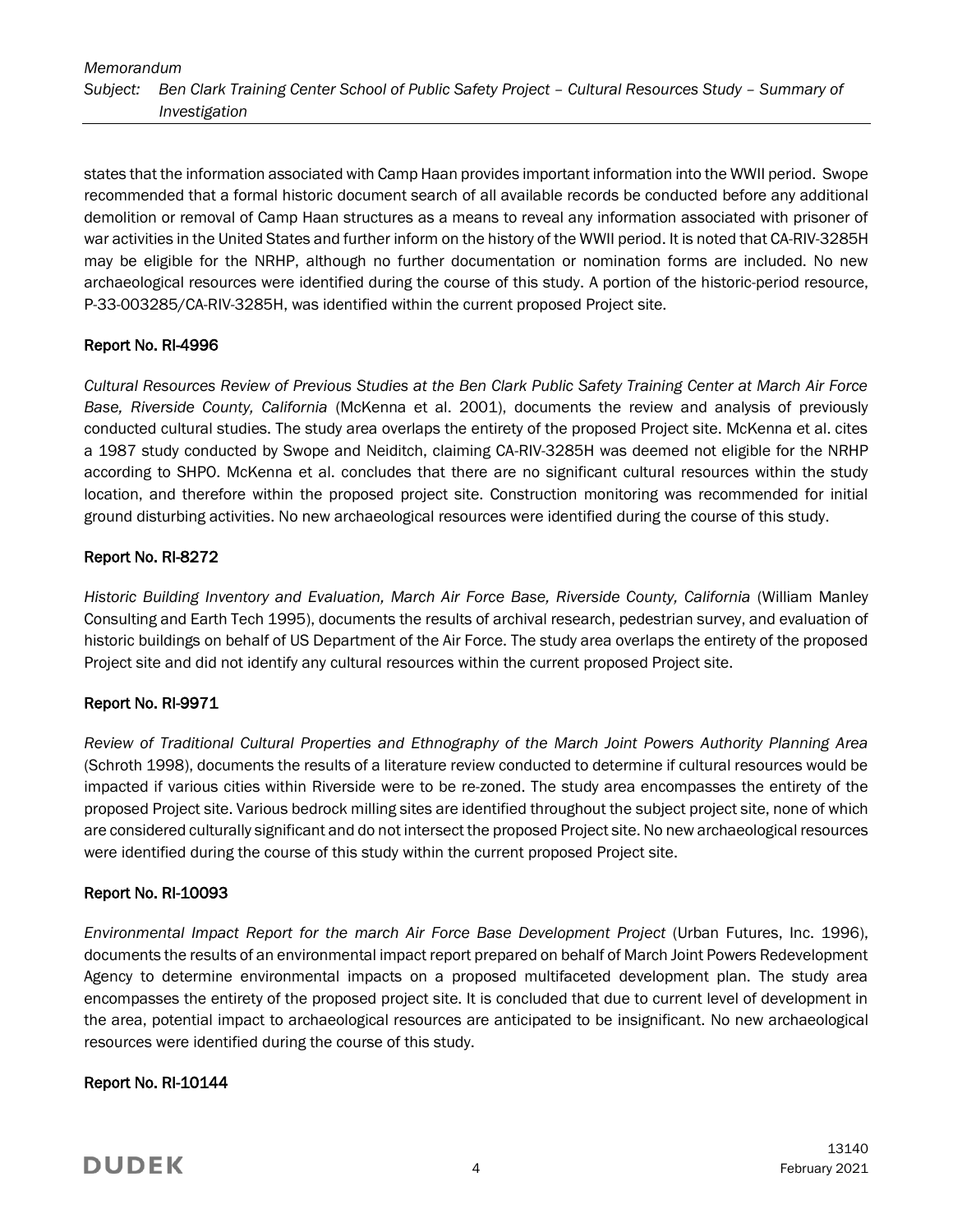*Photographic Record of the Remains of Camp Haan on the Western Portion of March Air Force Base Riverside, California* (Niehaus 1988), documents the condition of Camp Haan (P-33-003285/CA-RIV-3285H) through a series of photographs. The study location overlaps the western half of the proposed Project site. Niehaus depicts Camp Haan as consisting of concrete foundations, pipes, conduit segments, concrete pilings serving as previous tent supports, and various electrical accessories. No new archaeological resources were identified during the course of this report. A portion of the historic-period resource, P-33-003285/CA-RIV-3285H, was identified within the current proposed Project site.

### Reports Pending EIC ID

*HABS Written Documentation for Camp Haan, Riverside County, California, Ben Clark Training Center* (Dotter 2017). Kara Dotter of Dudek prepared a Historic American Building Survey (HABS) documentation for Camp Haan in 2017 (Dotter 2017). This study included a detailed historic context, copies of original photographs, maps, and plans, and other descriptive information. Dudek additionally supported Archaeological efforts for fuel reduction projects within the Cam Haan area, as documented by *Cultural Resources Inventory Report for the BCTC Hazardous Fuel Reduction Project, Riverside County, California (Giacinto et al. 2020).* This study, focussing on the aea west of the footprint historically occupied by the Camp Hann buildings, confirmed that the majority of prehistoric bedrock milling sites had been substanially disurbed or destroyed since previous recordation. This study additionally supplemented records of P-33-003285/CA-RIV-3285H, recording a previously undocumented refuse scatter with potential WW II-era cultural material. No resources documented as part of these studies would be affected by the present project

### Previously Recorded Cultural Resources

EIC records indicate that 49 previously recorded cultural resources are located within a 0.5-mile of the proposed Project site. Forty-two resources are prehistoric archaeological resources, five are historic-era archaeological resources, one is a prehistoric isolate, and one is a multicomponent site consisting of both prehistoric and historicperiod resources. Only one historic-period archaeological resource (P-33-003285/CA-RIV-3285H) overlaps the current proposed project site. No prehistoric resources have been identified within the proposed Project site based on records held at the EIC. Table 2, below, summarizes all 49 identified resources followed by a brief summary of the resource (P-33-003285/CA-RIV-3285H) that overlaps the current proposed Project site.

| Primary<br>$(P-33-)$ | Trinomial         | <b>Age</b>     | <b>Description</b>                                                   | Authors and<br>Year                                                           | <b>NRHP</b><br>Eligibility | <b>Proximity</b><br>to<br><b>Proposed</b><br>Project<br><b>Site</b> |
|----------------------|-------------------|----------------|----------------------------------------------------------------------|-------------------------------------------------------------------------------|----------------------------|---------------------------------------------------------------------|
| 003096               | CA-RIV-<br>003096 | Multicomponent | Prehistoric bedrock<br>milling feature and a<br>historic can scatter | 1986 (Daniel<br>F. McCarthy);<br>2007 (Koji<br>Tsunoda,<br>Jones &<br>Stokes) | Unknown                    | Outside                                                             |

### Table 2. Previously Recorded Cultural Resources within 0.5-Mile of Proposed Project **Site**

# **DUDEK**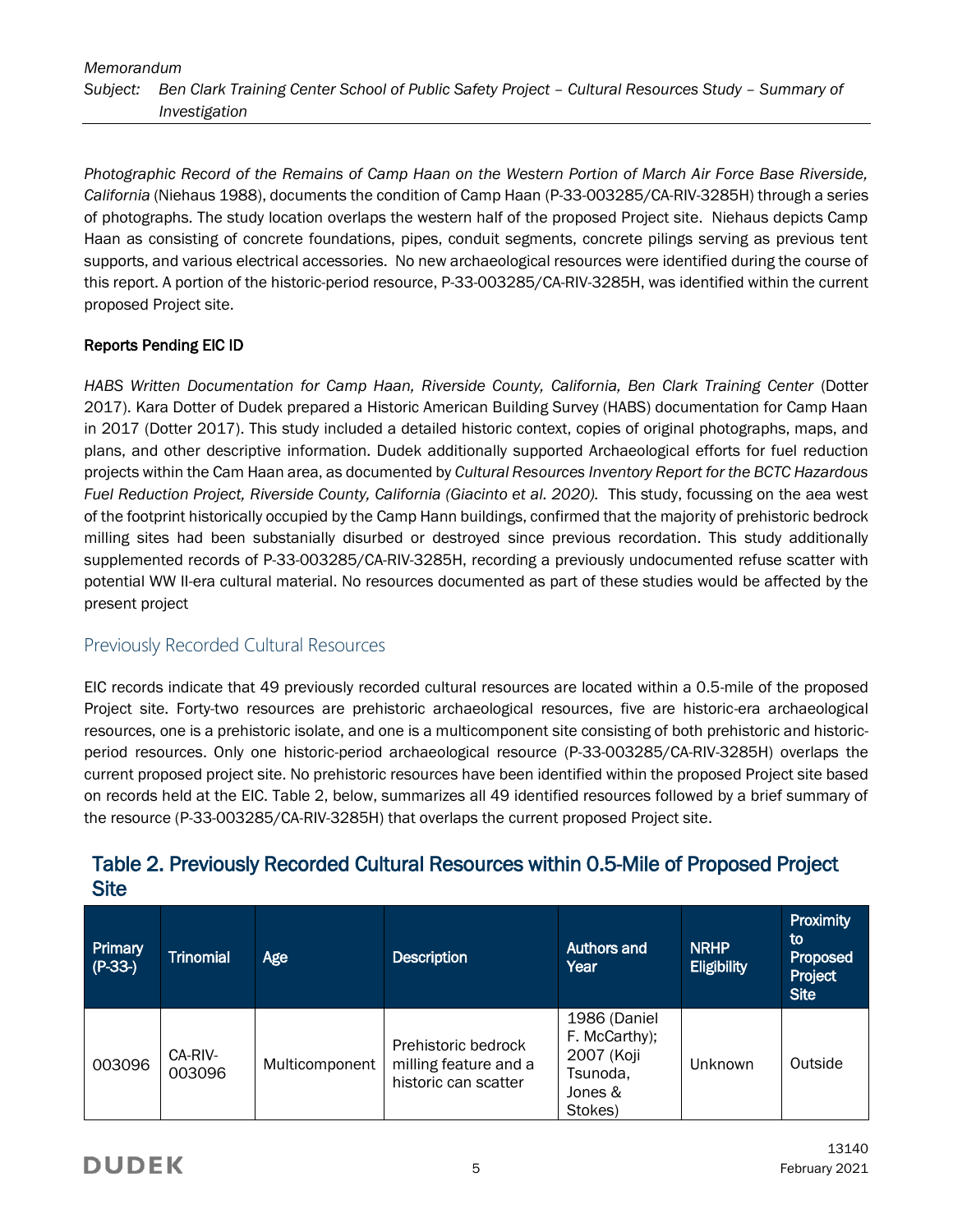| Primary<br>$(P-33-)$ | <b>Trinomial</b>    | Age             | <b>Description</b>                                                                                                                                                                                                                                                                        | <b>Authors and</b><br>Year                                                                                   | <b>NRHP</b><br><b>Eligibility</b>                          | <b>Proximity</b><br>to<br>Proposed<br>Project<br><b>Site</b> |
|----------------------|---------------------|-----------------|-------------------------------------------------------------------------------------------------------------------------------------------------------------------------------------------------------------------------------------------------------------------------------------------|--------------------------------------------------------------------------------------------------------------|------------------------------------------------------------|--------------------------------------------------------------|
| 003097               | CA-RIV-<br>003097   | Prehistoric     | Two bedrock milling<br>features                                                                                                                                                                                                                                                           | 1986 (Daniel<br>F. McCarthy)                                                                                 | Unknown                                                    | Outside                                                      |
| 003098               | CA-RIV-<br>003098   | Prehistoric     | Two bedrock milling<br>features                                                                                                                                                                                                                                                           | 1986 (Daniel<br>F. McCarthy)                                                                                 | Unknown                                                    | Outside                                                      |
| 003099               | CA-RIV-<br>003099   | Prehistoric     | Bedrock milling<br>feature                                                                                                                                                                                                                                                                | 1986 (Daniel<br>F. McCarthy)                                                                                 | Unknown                                                    | Outside                                                      |
| 003100               | CA-RIV-<br>003100   | Prehistoric     | Three bedrock milling<br>features                                                                                                                                                                                                                                                         | 1986 (Daniel<br>F. McCarthy);<br>2014 (Daniel<br>Ballester)                                                  | Unknown                                                    | Outside                                                      |
| 003105               | CA-RIV-<br>003105   | Prehistoric     | Two milling features                                                                                                                                                                                                                                                                      | 1986 (Daniel<br>F. McCarthy);<br>2014 (Daniel<br>Ballester)                                                  | Unknown                                                    | Outside                                                      |
| 003285               | CA-RIV-<br>003285/H | <b>Historic</b> | Previous Location of<br>Camp Haan a WWII-<br>Era Military Base:<br>Majority of buildings<br>have been<br>demolished, current<br>site consists of<br>concrete foundations,<br>paved roads, portions<br>of barrack structures,<br>structural rock<br>alignments, and<br>various trash pits. | 1987 (K.<br>Swope and B.<br>Neiditch);<br>1990 (Fred<br>Budinger Jr.);<br>2007 (Adrian<br>Sanchez<br>Moreno) | Not Eligible<br>(According<br>to SHPO,<br>see RI-<br>4996) | Overlaps                                                     |
| d                    | CA-RIV-<br>003286   | Prehistoric     | Bedrock milling<br>feature                                                                                                                                                                                                                                                                | 1987 (K.<br>Swope and B.<br>Neiditch)                                                                        | Unknown                                                    | Outside                                                      |
| 003287               | CA-RIV-<br>003287   | Prehistoric     | Bedrock milling<br>feature                                                                                                                                                                                                                                                                | 1987 (K.<br>Swope and B.<br>Neiditch)                                                                        | Unknown                                                    | Outside                                                      |
| 003288               | CA-RIV-<br>003288   | Prehistoric     | Bedrock milling<br>feature                                                                                                                                                                                                                                                                | 1987 (K.<br>Swope and B.<br>Neiditch)                                                                        | Unknown                                                    | Outside                                                      |
| 003289               | CA-RIV-<br>003289   | Prehistoric     | Bedrock milling<br>feature                                                                                                                                                                                                                                                                | 1987 (K.<br>Swope and B.<br>Neiditch.)                                                                       | Unknown                                                    | Outside                                                      |
| 003290               | CA-RIV-<br>003290   | Prehistoric     | Milling feature                                                                                                                                                                                                                                                                           | 1987 (K.<br>Swope and B.<br>Neiditch)                                                                        | Unknown                                                    | Outside                                                      |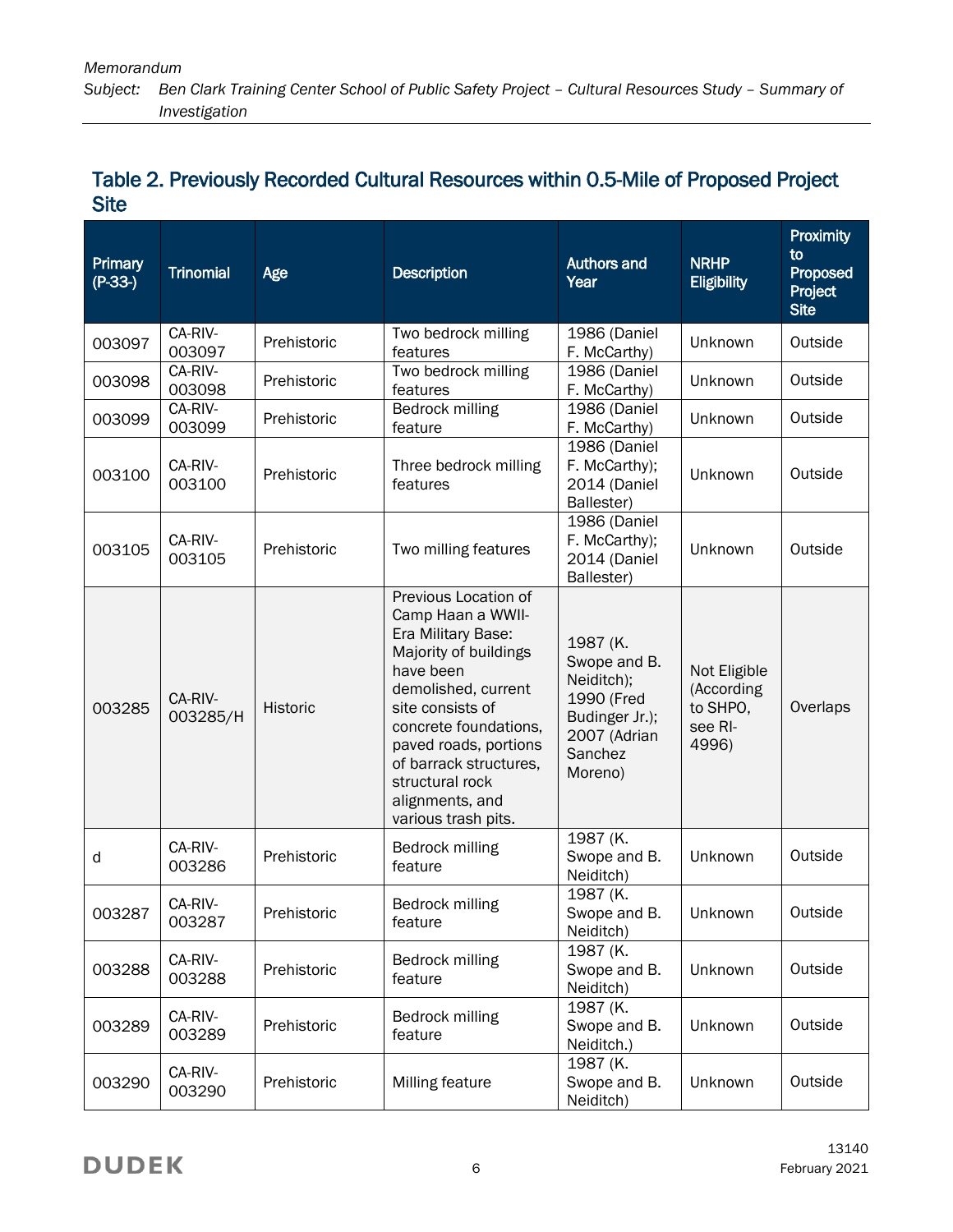| Primary<br>$(P-33-)$ | <b>Trinomial</b>  | Age         | <b>Description</b>                                 | <b>Authors and</b><br>Year            | <b>NRHP</b><br><b>Eligibility</b> | Proximity<br>to<br>Proposed<br>Project<br><b>Site</b> |
|----------------------|-------------------|-------------|----------------------------------------------------|---------------------------------------|-----------------------------------|-------------------------------------------------------|
| 003291               | CA-RIV-<br>003291 | Prehistoric | Milling feature                                    | 1987 (K.<br>Swope and B.<br>Neiditch) | Unknown                           | Outside                                               |
| 003292               | CA-RIV-<br>003292 | Prehistoric | Two boulders with<br>series of milling<br>features | 1987 (K.<br>Swope and B.<br>Neiditch) | Unknown                           | Outside                                               |
| 003293               | CA-RIV-<br>003293 | Prehistoric | Milling feature                                    | 1987 (K.<br>Swope and B.<br>Neiditc)  | Unknown                           | Outside                                               |
| 003294               | CA-RIV-<br>003294 | Prehistoric | Milling feature                                    | 1987 (K.<br>Swope and B.<br>Neiditch) | Unknown                           | Outside                                               |
| 003295               | CA-RIV-<br>003295 | Prehistoric | Milling feature                                    | 1987 (K.<br>Swope and B.<br>Neiditch) | Unknown                           | Outside                                               |
| 003296               | CA-RIV-<br>003296 | Prehistoric | Milling feature                                    | 1987 (K.<br>Swope and B.<br>Neiditch) | Unknown                           | Outside                                               |
| 003297               | CA-RIV-<br>003297 | Prehistoric | Milling feature                                    | 1987 (K.<br>Swope and B.<br>Neiditch) | Unknown                           | Outside                                               |
| 003298               | CA-RIV-<br>003298 | Prehistoric | Milling feature                                    | 1987 (K.<br>Swope and B.<br>Neiditch) | Unknown                           | Outside                                               |
| 003299               | CA-RIV-<br>003299 | Prehistoric | Milling feature                                    | 1987 (K.<br>Swope and B.<br>Neiditch) | Unknown                           | Outside                                               |
| 003300               | CA-RIV-<br>003300 | Prehistoric | Milling feature                                    | 1987 (K.<br>Swope and B.<br>Neiditch) | Unknown                           | Outside                                               |
| 003301               | CA-RIV-<br>003301 | Prehistoric | Milling feature                                    | 1987 (K.<br>Swope and B.<br>Neiditch) | Unknown                           | Outside                                               |
| 003302               | CA-RIV-<br>003302 | Prehistoric | Bedrock milling<br>feature                         | 1987 (K.<br>Swope and B.<br>Neiditch) | Unknown                           | Outside                                               |
| 003303               | CA-RIV-<br>003303 | Prehistoric | Bedrock milling<br>feature                         | 1987 (K.<br>Swope and B.<br>Neiditch) | Unknown                           | Outside                                               |
| 003325               | CA-RIV-<br>003325 | Prehistoric | Bedrock milling<br>feature                         | 1987 (C.E.<br>Drover)                 | Unknown                           | Outside                                               |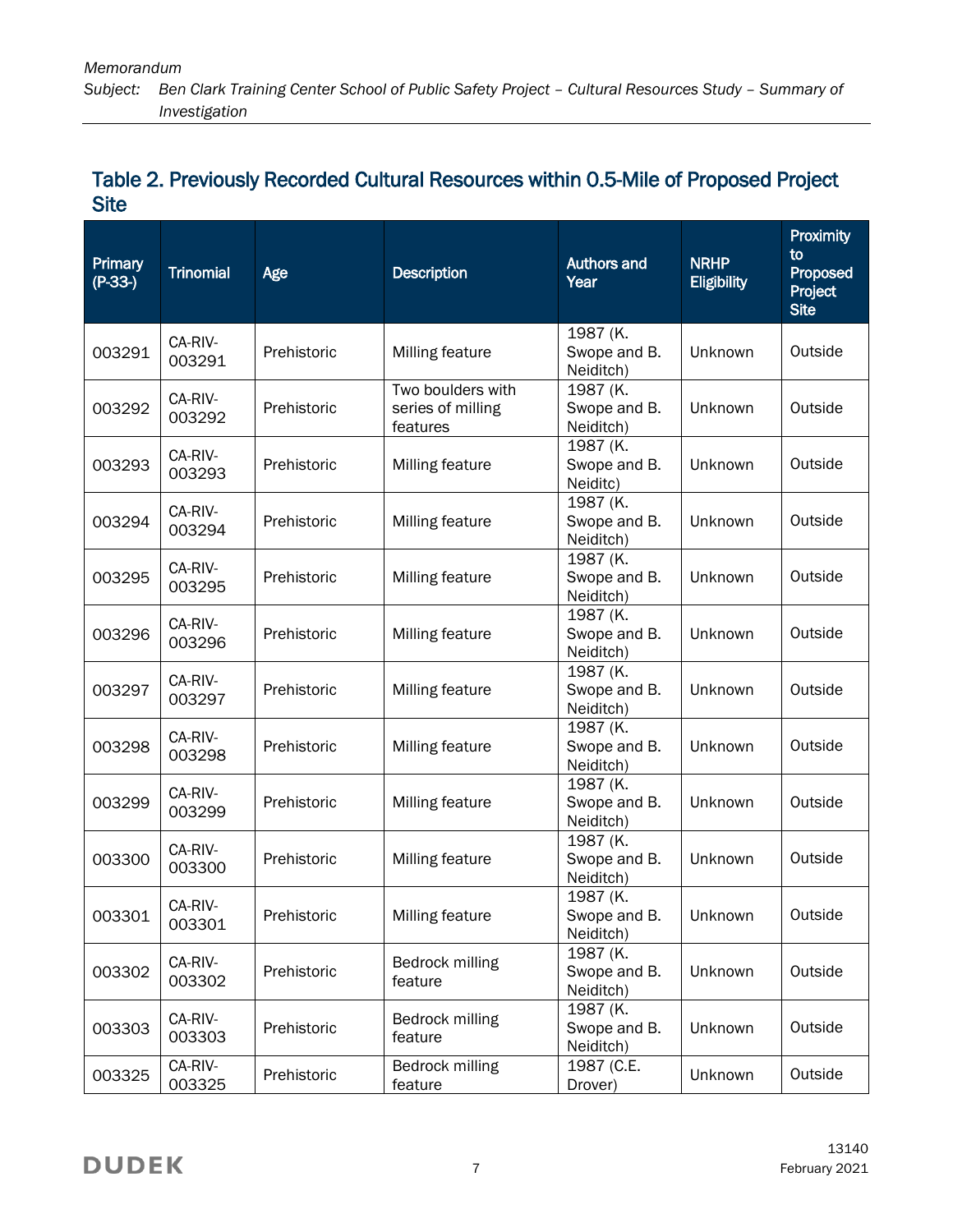| Primary<br>$(P-33-)$ | <b>Trinomial</b>  | Age         | <b>Description</b>                                        | <b>Authors and</b><br>Year                       | <b>NRHP</b><br><b>Eligibility</b> | Proximity<br>to<br>Proposed<br>Project<br><b>Site</b> |
|----------------------|-------------------|-------------|-----------------------------------------------------------|--------------------------------------------------|-----------------------------------|-------------------------------------------------------|
| 003326               | CA-RIV-<br>003326 | Prehistoric | Bedrock milling<br>feature                                | 1987 (C.E.<br>Drover)                            | Unknown                           | Outside                                               |
| 003327               | CA-RIV-<br>003327 | Prehistoric | <b>Bedrock milling</b><br>feature                         | 1987 (C.E.<br>Drover)                            | Unknown                           | Outside                                               |
| 003328               | CA-RIV-<br>003328 | Prehistoric | Milling feature                                           | 1987 (C.E.<br>Drover)                            | Unknown                           | Outside                                               |
| 003329               | CA-RIV-<br>003329 | Prehistoric | Bedrock milling<br>feature                                | 1987 (C.E.<br>Drover)                            | Unknown                           | Outside                                               |
| 003380               | CA-RIV-<br>003380 | Prehistoric | <b>Bedrock milling</b><br>feature                         | 1987 (L.<br>Gorenflo)                            | Unknown                           | Outside                                               |
| 003381               | CA-RIV-<br>003381 | Prehistoric | Bedrock milling<br>feature                                | 1988 (L.<br>Gorenflo)                            | Unknown                           | Outside                                               |
| 003382               | CA-RIV-<br>003382 | Prehistoric | Milling feature                                           | 1989 (L.<br>Gorenflo)                            | Unknown                           | Outside                                               |
| 003383               | CA-RIV-<br>003383 | Prehistoric | Bedrock milling<br>feature                                | 1990 (L.<br>Gorenflo);<br>2014 (D.<br>Ballester) | Unknown                           | Outside                                               |
| 005414               | CA-RIV-<br>005414 | Prehistoric | Bedrock milling<br>feature                                | 1994 (B.<br>Giacomini)                           | Unknown                           | Outside                                               |
| 005415               | CA-RIV-<br>005415 | Prehistoric | <b>Bedrock milling</b><br>feature                         | 1995 (B.<br>Giacomini)                           | Unknown                           | Outside                                               |
| 005447               | CA-RIV-<br>005447 | Prehistoric | Milling feature                                           | 1996 (B.<br>Giacomini)                           | Unknown                           | Outside                                               |
| 005453               | CA-RIV-<br>005453 | Historic    | Trash scatter<br>consisting of purple<br>glass fragments. | 1997 (B.<br>Giacomini)                           | Unknown                           | Outside                                               |
| 007782               | CA-RIV-<br>005823 | Prehistoric | Bedrock milling<br>feature                                | 1996 (C.<br>Schultze)                            | Unknown                           | Outside                                               |
| 014873               | CA-RIV-<br>007928 | Prehistoric | Bedrock milling<br>feature                                | 2005<br>(Cotterman,<br>Cary D.)                  | Unknown                           | Outside                                               |
| 015935               |                   | Historic    | Trash dump with<br>modern debris                          | 2007<br>(Tsunoda, Koji)                          | Unknown                           | Outside                                               |
| 024849               | CA-RIV-<br>012318 | Prehistoric | Bedrock milling<br>feature                                | 2016 (Nina<br>Gallardo and<br>Sal Boites)        | Unknown                           | Outside                                               |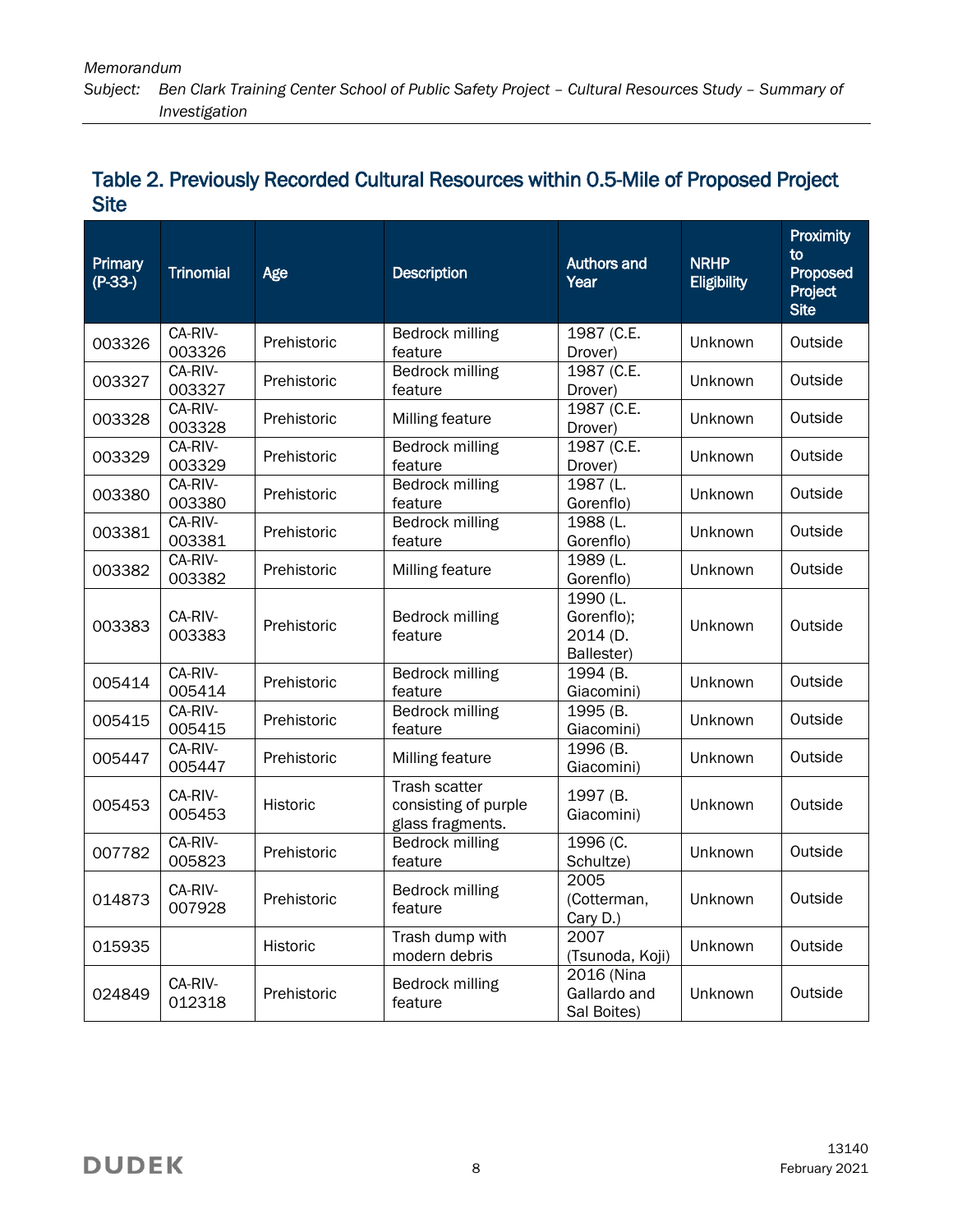| Primary<br>$(P-33-)$ | <b>Trinomial</b>  | Age             | <b>Description</b>                                                                                                                     | <b>Authors and</b><br>Year                                             | <b>NRHP</b><br><b>Eligibility</b>                            | Proximity<br>to<br>Proposed<br>Project<br><b>Site</b> |
|----------------------|-------------------|-----------------|----------------------------------------------------------------------------------------------------------------------------------------|------------------------------------------------------------------------|--------------------------------------------------------------|-------------------------------------------------------|
| 024859               | CA-RIV-<br>012321 | Historic        | Trash scatter<br>consisting of metal<br>objects, glass and<br>ceramic fragments;<br>there is evidence of<br>the glass being<br>melted. | 2016 (Daniel<br>Ballester, John<br>Goodman, and<br>Cynthia<br>Morales) | Unknown                                                      | Outside                                               |
| 024860               | CA-RIV-<br>012322 | <b>Historic</b> | Concrete foundations<br>from since removed<br>antenna towers, most<br>likely associated with<br>March Airforce Base.                   | 2016 (Daniel<br><b>Ballester</b> and<br>Ben Kerridge)                  | Unknown                                                      | Outside                                               |
| 026411               | CA-RIV-<br>012424 | Prehistoric     | Bedrock milling<br>feature                                                                                                             | 2016 (Daniel<br><b>Ballester</b> and<br>Todd Perry)                    | Does not<br>appear<br>eligible; no<br>official code<br>given | Outside                                               |
| 026626               |                   | Prehistoric     | Isolated chert flake                                                                                                                   | 2016 (Daniel<br>Ballester)                                             | Unknown                                                      | Outside                                               |
| 026627               | CA-RIV-<br>012532 | Prehistoric     | Low density lithic<br>scatter                                                                                                          | 2016 (Todd<br>Perry and<br>Michael<br>Hogan)                           | Does not<br>appear<br>eligible; no<br>official code<br>given | Outside                                               |
| 026664               | CA-RIV-<br>012563 | Prehistoric     | Bedrock milling<br>feature                                                                                                             | 2017 (Nina<br>Gallardo)                                                | Does not<br>appear<br>eligible; no<br>official code<br>given | Outside                                               |
| 028029               | CA-RIV-<br>012652 | Prehistoric     | Bedrock milling<br>feature                                                                                                             | 2017 (Ben<br>Kerridge);<br>2017 (Sal Z.<br>Boites)                     | Does not<br>appear<br>eligible; no<br>official code<br>given | Outside                                               |

### P-33-003285/CA-RIV-3285H

P-33-003285/CA-RIV-3285H is a historic-era site, measuring approximately 1000 meters north to south by 1000 meters east to west (3280 by 3280 ft) at an elevation of 1700' amsl, overlaps the western section of the proposed project site. CA-RIV-3285H is documented as the previous location of Camp Haan; a World War II-era military camp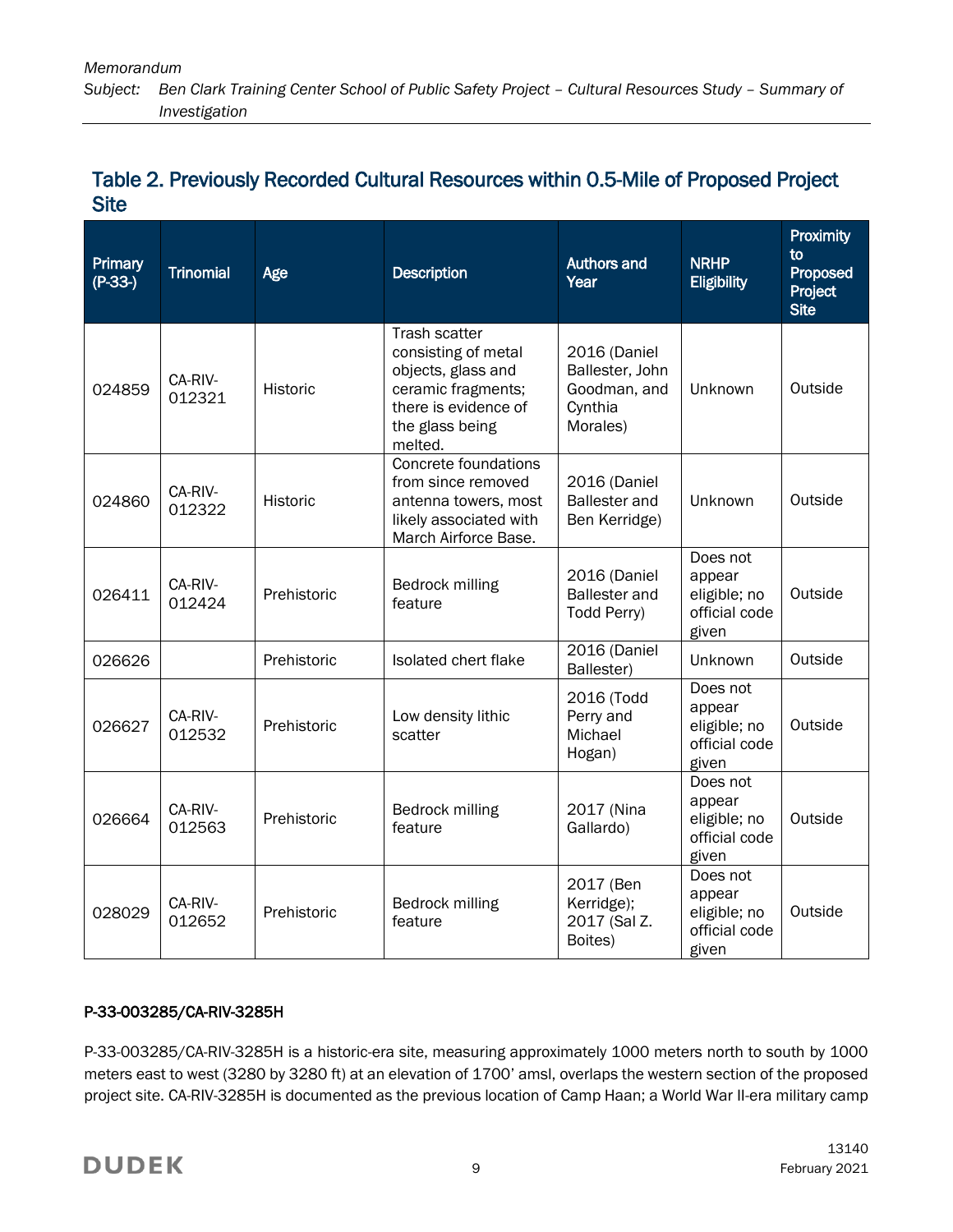consisting of Anti-aircraft Replacement Training Center, Base Prisoner of War Camp, Army Service Forces Depot, and US Disciplinary Barracks. The site was originally formally recorded in 1987 by Swope and Neiditch, who describe the site as mostly demolished with a few remaining features. Features include structural remains of the original barracks, holding cells, concrete foundations, tent platforms, rectangular structural rock formations, paved roads, subsurface cisterns, and a trash dump consisting of solder-top cans, glass, and ceramics. It is interpreted to have been operational during the early to mid-1940s. CA-RIV-3285H was again formally recorded in 1990 by Budinger, who notes that the area has been bulldozed leaving "only foundations and associated cement pads and piers." An update was provided by Moreno (2007), who explains that during a survey conducted in 2007, only foundational remains were present in the southern portion of the site and the site has been highly disturbed due to bulldozing efforts.

# Review of Historical Maps and Aerial Photographs

Dudek consulted historical maps and aerial photographs to understand development of the proposed Project site and surrounding properties. Topographic maps are available for the years 1902, 1905, 1911, 1927, 1939, 1942, 1955, 1960, 1962, 1969, 1974, 1980, 1984, 2012, 2015, and 2018 (NETR 2021a). Historic aerials are available for the years 1948, 1966, 1967, 1978, 1994, 2002, 2005, 2009, 2010, 2012, 2014, and 2016 (NETR 2021b).

The first USGS topographic map showing the proposed Project site dates to 1901 and shows the proposed Project site as undeveloped. The following topographic maps, 1905, 1911, 1927, 1939, and 1942 show no significant change to the proposed Project site. The topographic map from 1955 depicts the proposed Project site as the Ben Clark Public Safety Training Center on March Air Force Base, with 11th Street intersecting west to east and Dalla Avenue intersecting north to south. The 1960 topographic map no longer shows any of the Ben Clark Public Safety Training Center, instead showing the proposed Project site as undeveloped. However, the following topographic map from 1962 is consistent with the 1955 map, showing the proposed Project site as the Ben Clark Public Safety Training Center. The remainder of the topographic maps show no significant changes to the proposed Project site.

The first aerial photograph showing the proposed Project site dates to 1948 and shows the proposed Project site developed with a series of structures throughout and 11th Street intersecting east to west and Dalla Avenue intersecting north to south. The 1966 aerial no longer shows any structures, instead the proposed Project site is shown void of structures and cleared of vegetation. The following aerial photographs, 1967 and 1978, show no significant change within the proposed Project site. The aerial from 1994 no longer shows the southern half of Dalla Avenue, instead there is a cleared path parallel to 11th Street just south of it. The following aerial photographs, 2002 and 2005, show no significant change to the proposed Project site until 2009. The 2009 historic aerial photograph depicts a series of structures in the northern half of the proposed Project site, and four structures and a parking lot in the southwestern quadrant of the proposed Project site. The aerial from 2010 no longer shows the four structures in the southwestern quadrant. The 2012 aerial photograph shows a series of structures in the southeastern section of the proposed Project site, just south of 11th Street. The aerial from 2014 shows the dirt lot just south of 11th Street, between the previous location of the four structures and the series of structures to the east, being used as a parking lot. The remaining aerial photograph shows no significant change to the proposed Project site or surrounding areas.

The proposed Project site has been subjected to considerable ground disturbance from at least the 1940s up to the 2010s.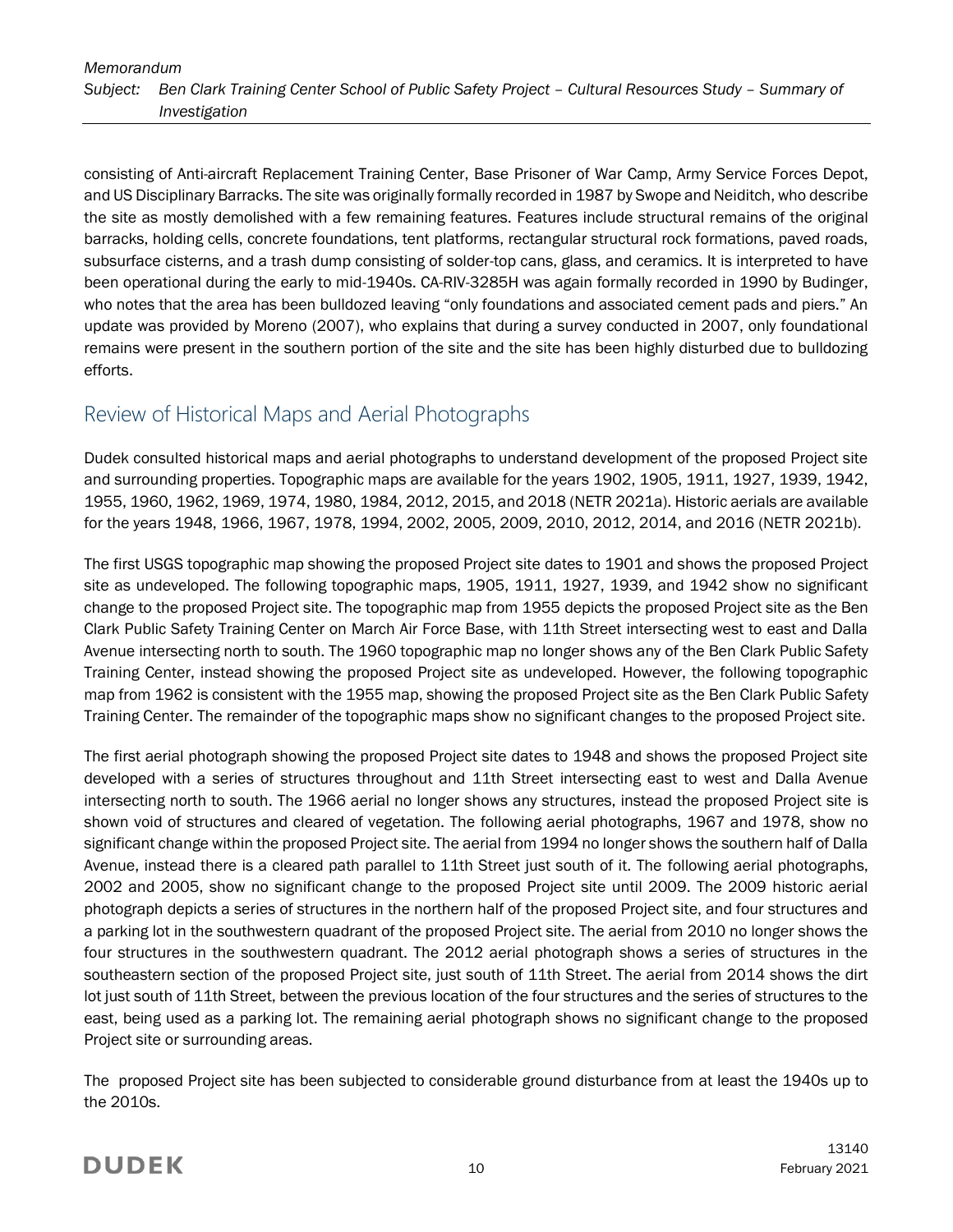# Geotechnical Report Review

Dudek reviewed a geotechnical report for the proposed Project to better understand the geomorphology of the proposed Project site. The geotechnical report, *Geotechnical Investigation, Geologic Hazards Evaluation, and Infiltration Testing RCCD Ben Clark Training Center Phase I: Education Center, 16791 Davis Avenue, Riverside, California* (Inland Foundation Engineering, Inc. 2020), was prepared for the Riverside Community College District in March 2020. The report documents the results of subsurface testing, laboratory testing, and data analysis. Subsurface testing consisted of six machine-augered borings drilled to a depth of 40 feet and located within the southwestern portion of the proposed Project site. One boring encountered 2 feet of fill soils; this boring was located just south of 11th Street in the central portion of the proposed Project site (See B-2). The boring parallel with B-2 to the west, encountered a thin layer of gravel on the surface (See B-4). The report concludes that the area of study contains as much as 3.5 feet of disturbed soils consisting of native soils and artificial fill (intermixed); however, the only documented artificial fill was encountered at a maximum depth of 2 feet. The report does not provide further details regarding artificial fill or native soils. The results of these borings are documented in Table 3 below.

| <b>Boring</b><br><b>Number</b> | $0 - 10$ feet                                                                                                                 |                                             | $10 - 20$ feet                                                                         | $20 -$<br>30 feet                           | $30 -$<br>40 feet |
|--------------------------------|-------------------------------------------------------------------------------------------------------------------------------|---------------------------------------------|----------------------------------------------------------------------------------------|---------------------------------------------|-------------------|
| $B-1$                          | 0-2 feet: olive brown silty clayey sand; medium<br>dense (artificial fill)                                                    |                                             | 2-15.5 feet: olive highly to<br>moderately weathered<br>granite; very dense            | <b>Boring</b><br>terminated at<br>15.5 feet |                   |
| $B-2$                          | 2-3.5 feet: olive brown<br>0-2 feet: olive brown<br>silty clayey sand;<br>silty sand (artificial fill)<br>medium dense        |                                             | 3.5-23 feet: olive moderately<br>to slightly weathered granite;<br>very dense          | <b>Boring</b><br>terminated at<br>23 feet   |                   |
| $B-3$                          | 0-3 feet: olive brown silty sand; loose to<br>medium dense (artificial fill)                                                  |                                             | 3-21 feet: olive moderately<br>to slightly weathered granite;<br>very dense            | <b>Boring</b><br>terminated at<br>21 feet   |                   |
| B-4                            | 2 inches of artificial gravel fill on surface<br>0-3.5 feet: olive brown silty clayey sand;<br>medium dense (artificial fill) |                                             | 3.5-40.5 feet: olive to light grey highly to slightly<br>weathered granite; very dense |                                             |                   |
| $B-5$                          | 0-1 foot: olive brown<br>silty clayey sand, loose<br>(artificial fill)                                                        | 1-2.5 feet: red brown<br>clayey sand; loose | 2.5-15 feet: olive highly to<br>moderately weathered; very<br>dense                    | <b>Boring</b><br>terminated at<br>15 feet   |                   |
| <b>B-6</b>                     | 0-1 foot: olive brown<br>silty clayey sand, loose<br>(artificial fill)                                                        | 1-3 feet: dark brown<br>clayey sand; loose  | 3-15 feet: olive highly to<br>moderately weathered<br>granite; very dense              | <b>Boring</b><br>terminated at<br>15 feet   |                   |

### Table 3. Inland Foundation Engineering, Inc. Boring Log Summary

# NAHC SLF Results

Dudek contacted the NAHC on December 2, 2020, to request a review of the SLF. The NAHC replied via email on December 9, 2020, stating that the SLF search was completed with negative results.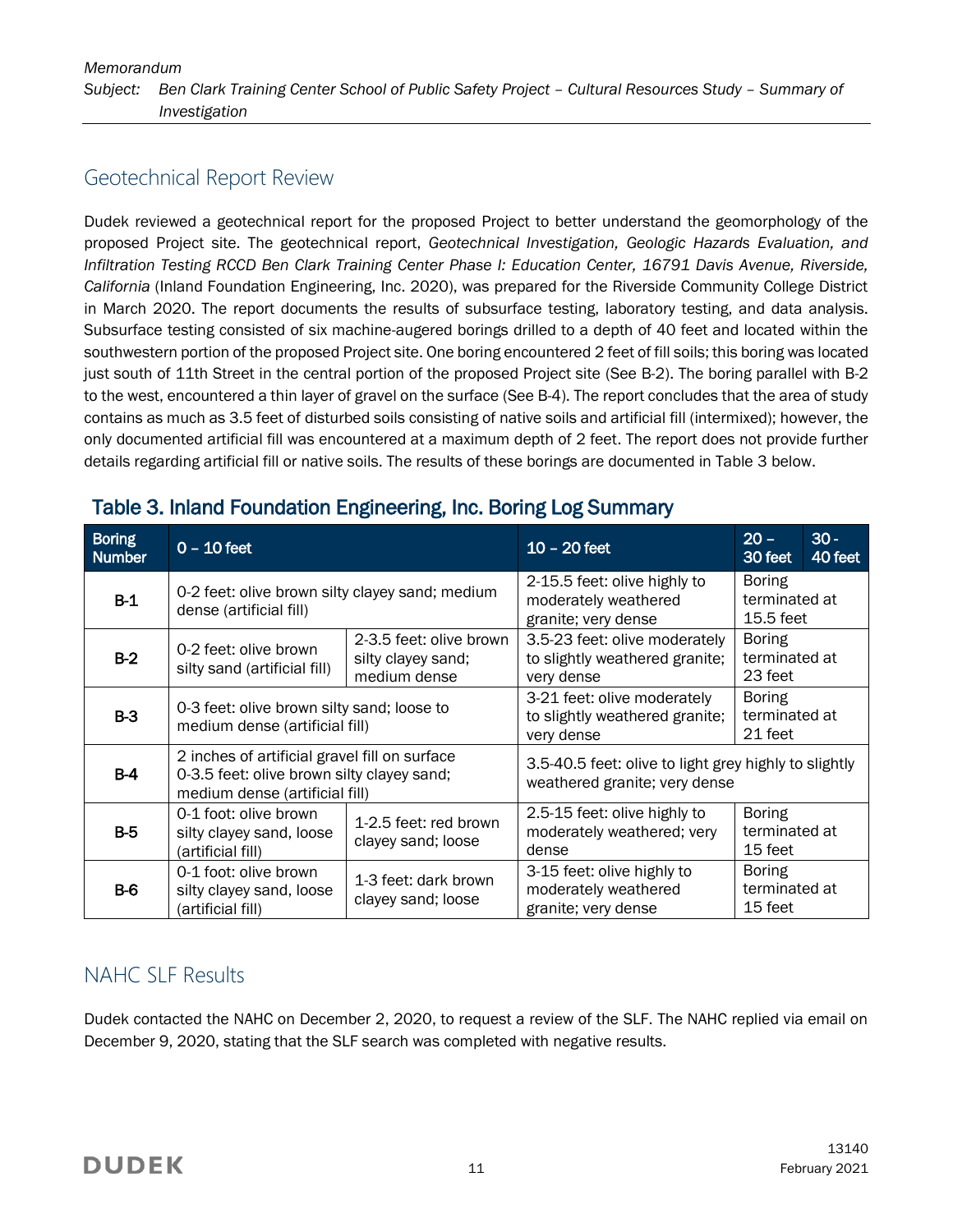# Survey

An intensive pedestrian cultural survey of the proposed Project site was conducted on January 8, 2021. Survey observations indicate that the entirety of the proposed Project site has been disturbed by grading activities. No evidence of the historic period resource, P-33-003285/CA-RIV-3285H, was encountered and no unknown historic period or prehistoric cultural resources were observed as a result of the survey.

# Results Summary

No cultural resources were identified within the proposed Project site as a result of the NAHC SLF search; however, the CHRIS records search identified one historic-period resource overlapping the current proposed Project site. Resource P-33-003285/CA-RIV-3285H is associated with the former Camp Haan, a World War II-era military camp consisting of Anti-aircraft Replacement Training Center, Base Prisoner of War Camp, Army Service Forces Depot, and US Disciplinary Barracks. The intensive-level pedestrian survey did not identify any evidence of P-33-003285/CA-RIV-3285H nor any unknown historic period or prehistoric cultural resources. Further, a review of historical maps and aerial images indicates that the proposed Project site has been subjected to considerable ground disturbance from at least the 1940s up to the 2010s. A review of a geotechnical report prepared for the proposed Project site determined that artificial fill intermixed with native soils (disturbed soils) were identified up to 3.5 feet below the existing ground surface as a result of the six subsurface exploratory boring investigations. Given that the maximum depth of disturbance associated with the proposed Project site is 5 feet, the potential to encounter intact subsurface archaeological deposits is low.

### References

- Dotter, Kara. 2017. HABS Written Documentation for Camp Haan, Riverside County, California, Ben Clark Training Center. Prepared for County of Riverside Economic Development Agency.
- Giacinto, Adam, Ross Owen, Jessica Colston, Ted Roberts, and Micah Hale. 2020. *Cultural Resources Inventory Report for the BCTC Hazardous Fuel Reduction Project, Riverside County, California.* Prepared for, and on file with, Riverside County Fire and CAL FIRE.
- McCarthy, Daniel 1986. *An Archaeological Assessment of the West March Housing Development, March Air Force Base, Riverside County, California.* Prepared for Civil Engineering, March AFB, CA, by the Archaeological Research Unit of the University of California, Riverside.
- McKenna, Jeanette A. 2001. *Cultural Resources Review of Previous Studies at the Ben Clark Public Safety Training Center at March Air Force Base, Riverside County, California.* Prepared by McKenna et al., Whittier, CA.
- NETR (Nationwide Environmental Title Research LLC). 2021a. Historical Topographical Maps of Riverside: 1902, 1905, 1911, 1927, 1939, 1942, 1955, 1960, 1962, 1969, 1974, 1980, 1984, 2012, 2015, and 2018. Accessed January 2021. https://www.historicaerials.com/viewer.
- NETR. 2021b. Historical Aerial Photographs of Riverside: 1948, 1966, 1967, 1978, 1994, 2002, 2005, 2009, 2010, 2012, 2014, and 2016. Accessed January 2021. https://www.historicaerials.com/viewer.